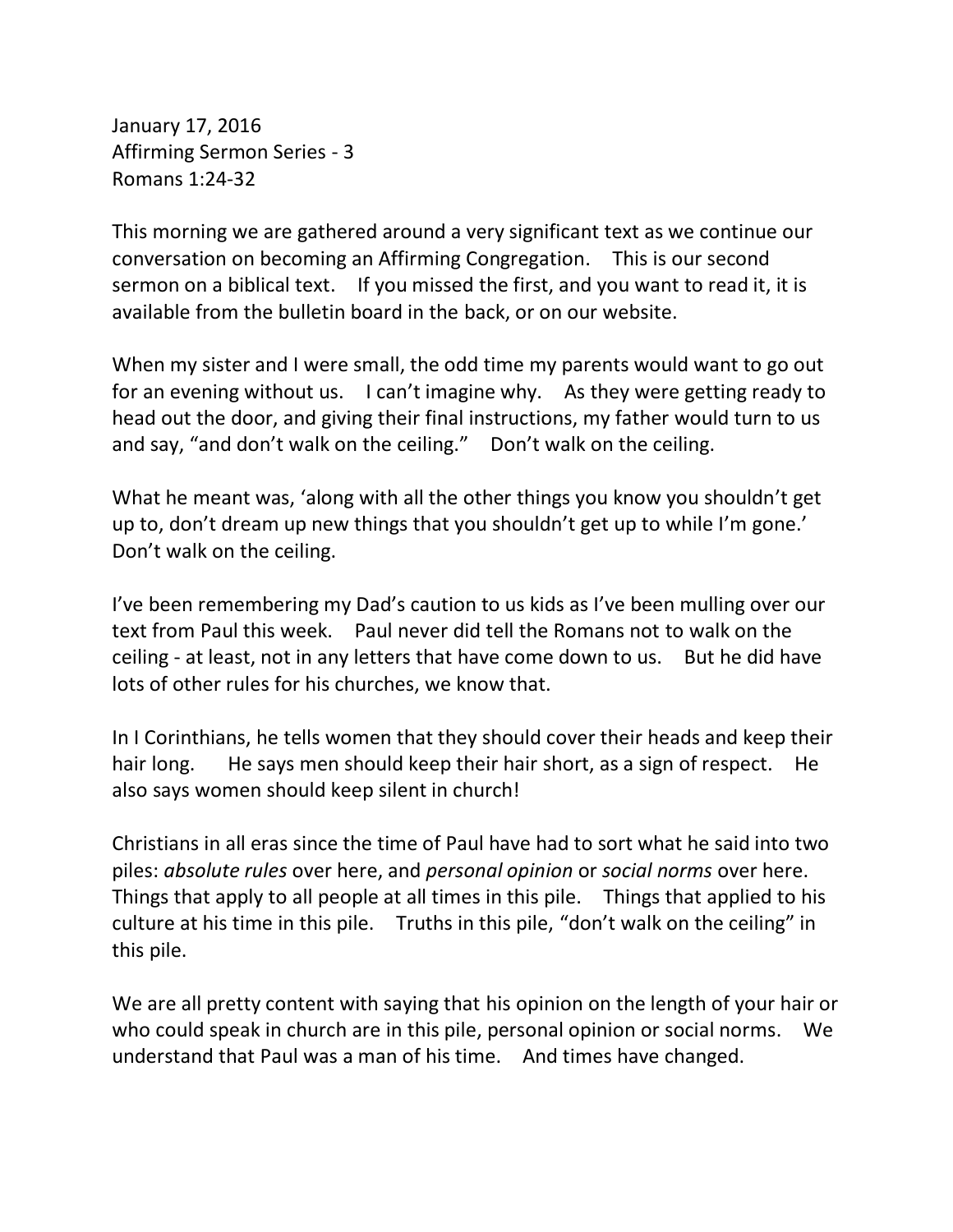And I think we are all pretty content in saying that his opinions on righteousness go in the other pile- that ALL HAVE SINNED AND FALL SHORT OF THE GLORY OF GOD; WE ARE NOW JUSTIFIED BY GOD'S GRACE AS A GIFT, THROUGH THE REDEMPTION THAT IS IN CHRIST JESUS (3:23). That's an absolute truth for all people at all times. No problem.

But then we get to Romans 1 and things get a little murky. There he says GOD GAVE THEM UP TO DEGRADING PASSIONS. THEIR WOMEN EXCHANGED NATURAL INTERCOURSE FOR UNNATURAL, AND IN THE SAME WAY ALSO THE MEN, GIVING UP NATURAL INTERCOURSE WITH WOMEN, WERE CONSUMED WITH PASSION FOR ONE ANOTHER. (26-27)

When he talks about *degradation* and *unnatural acts* do we interpret these powerful words - degradation, unnatural - as absolutes? Are they true statements about sexual orientation? Or do they fall into the category of "don't walk on the ceiling": opinions that made sense at a certain point in time?

It seems to me that this is the key question concerning this text. Is it an absolute truth? Or is it a personal opinion or social norm? And I am not going to answer this question in this sermon. Sorry. I think everyone has to make their own mind up about this one. And I will never tell you what to think.

But I will give you a bit of information which you might find useful as we ponder this question. Most of us have a pretty clear sense of what the traditional interpretation of these words has been, since it's been around for so long. In fact, many of us were born and raised with the traditional interpretation, and heard it preached from pulpits just like this one - maybe even this one.

It would go something like this: Paul's opinion in Romans 1 is an *absolute* condemnation of same sex attraction and same gender sexual practice. In this matter, he is expressing an opinion close to Jesus' opinion, and it is sanctioned by God. People attracted to others of the same gender, or those who transition between genders, or those attracted to both genders, what we call bisexual, may be wonderful people, who have every bit as much right as anyone else to be part of the church, as long as they are celibate. Love the sinner, hate the sin.

Perhaps this is your opinion. If so, you are in good company. Many Christian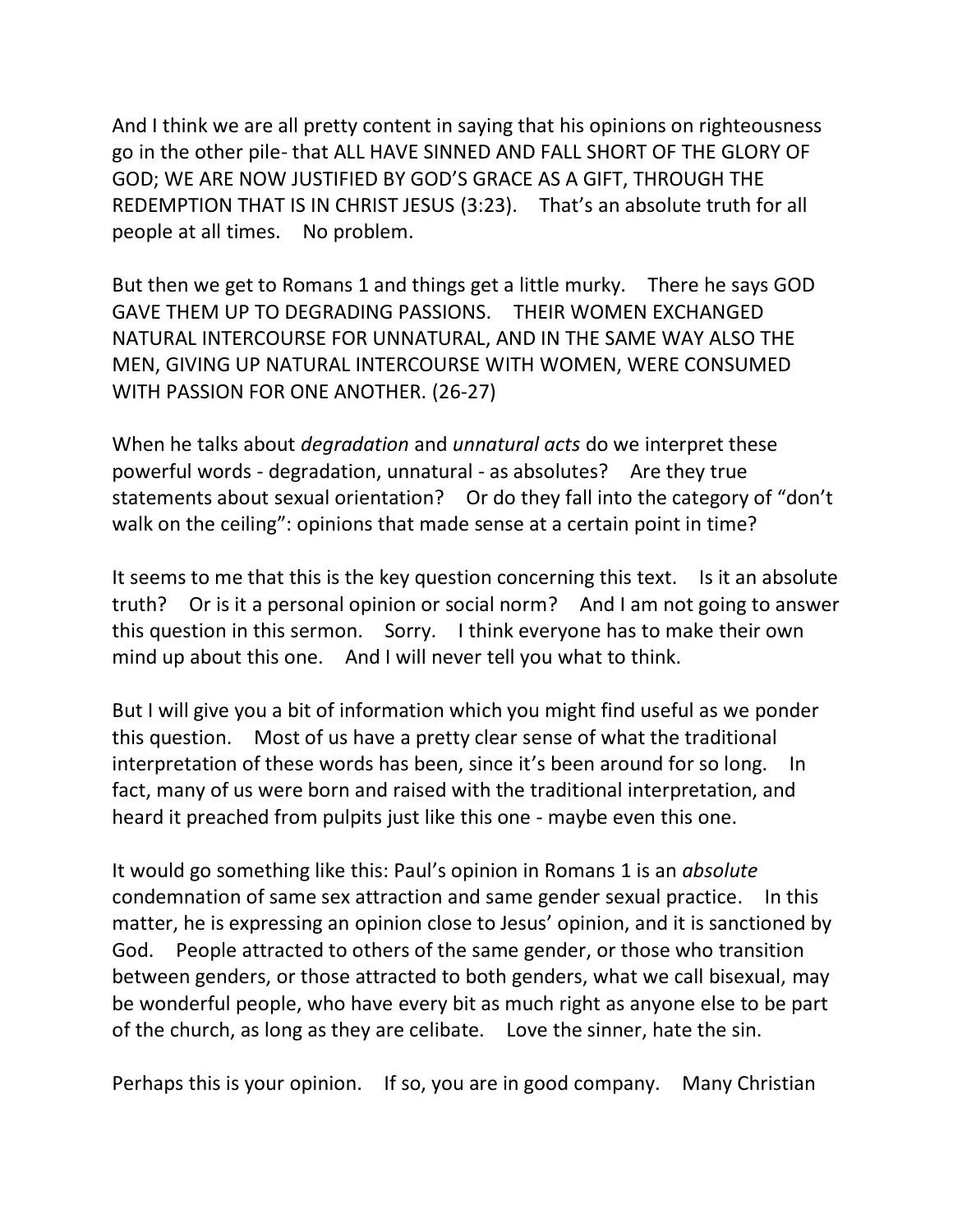denominations teach some form of this interpretation.

But there is another possible way to unpack this text in Romans 1. And since it is newer, and less well known than the traditional version I just paraphrased, I'm going to go into it in a little more detail, to give us a reasonable and intelligent alternative to the traditional view. Let's call this one, the Emerging View.

In the Emerging View the reader's lens is focused a little wider in the first chapter of Romans than just these two verses. If you widen up your lens, and take in more of the text, the context, if you will, you see that Paul's words about same gender sexual acts come smack in the middle of his longer condemnation of *idolaters*. That is, people who turned away from God and worshiped idols. As Paul says, SO THEY ARE WITHOUT EXCUSE; FOR THOUGH THEY KNEW GOD, THEY DID NOT HONOUR GOD AS GOD OR GIVE THANKS TO GOD, BUT THEY BECAME FUTILE IN THEIR THINKING AND THEIR SENSELESS MINDS WERE DARKENED (20b-21).

*Futile thinking* and *senseless, darkened minds* - guess what Paul thinks of these idol worshipers! He hates them! They turned away from Christ, and back to paganism, to idol worship, and back to its drunken feasts, its drug-induced frenzies and its sexually promiscuous acts of worship. Orgies, parties, wild Friday nights - Paul is livid at what he sees.

He is so angry that he throws every name in the book at these people: THEY WERE FILLED WITH EVERY KIND OF WICKEDNESS, EVIL, COVETOUSNESS, MALICE. FULL OF ENVY, MURDER, STRIFE, DECEIT, CRAFTINESS, THEY ARE GOSSIPS, SLANDERERS, GOD-HATERS, INSOLENT, HAUGHTY, BOASTFUL, INVENTORS OF EVIL, REBELLIOUS TOWARD PARENTS, FOOLISH, FAITHLESS, HEARTLESS, RUTHLESS... (29-32)

Wow! *GOSSIPS*? *REBELLIOUS TOWARDS PARENTS*? He is so upset that he lumps together every single thing he can think of that is godless and throws it at them.

Why? Why does he even care who sleeps with whom when the lights are out?

The key is in his use of the words DEGRADING and UNNATURAL that we lifted up a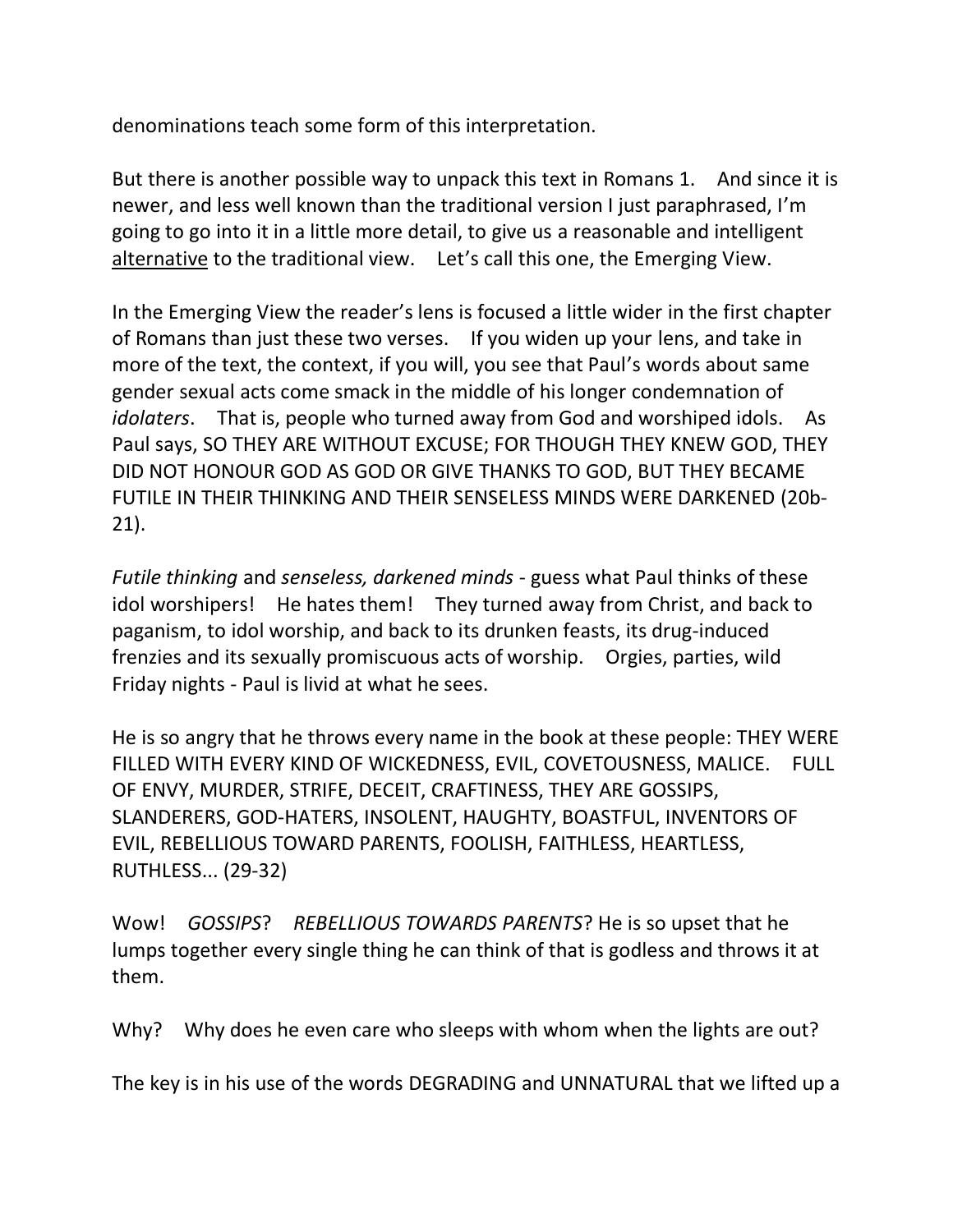few moments ago. GOD GAVE THEM UP TO *DEGRADING* PASSIONS. THEIR WOMEN EXCHANGED NATURAL INTERCOURSE FOR *UNNATURAL*... THE MEN, GIVING UP NATURAL INTERCOURSE WITH WOMEN...

It seems pretty clear from this that Paul is not speaking of loving, committed, stable, supportive same-sex relationships. He is talking about a form of worship which involved sexual encounters in the temple. He is either talking about straight people who go against their natural inclinations, or he is talking about wild, orgiastic, group sex – both of which were known in the ancient Greek tradition.

He is definitely not talking about what we have come to understand, with our modern, scientific knowledge, as *sexual orientation*, which is defined as referring "to a person's sexual desire, love interest or affiliation."1 This is innate, what you are born with, and therefore natural, part of being human.

Paul lived and thought and wrote in an era when widows were encouraged to marry their brothers-in-law; when rape victims were encouraged to marry their rapist; when slaves were returned to their masters, when polygamy was still practiced. In other words, in an era with a very primitive understanding of what we call human rights. We live in a different era. In your lifetimes you have seen Women's Liberation, Civil Rights, Gay Rights, Children's Rights and others all emerge and take a place on the global stage. Paul had no concept of any of these particular rights at all. He was just concerned about idolatry  $-a$ perversion of true worship of the One God.

Paul ends his argument here in Romans, in a most intriguing way. Listen: THEREFORE, YOU HAVE NO EXCUSE, WHOEVER YOU ARE, WHEN YOU JUDGE OTHERS; FOR IN PASSING JUDGMENT ON ANOTHER YOU CONDEMN YOURSELF, BECAUSE YOU, THE JUDGE, ARE DOING THE VERY SAME THING (2:1). What a poignant reminder of Jesus' teaching on judging others, just when we needed it most.

Paul finishes off by saying, not only are idolaters condemned in the eyes of God. Jews are also condemned, since they live under the law. And so are we

<sup>1</sup> Allyson C. Huntley in conjunction with the Affirming Ministries Program Coordinators, *Open Hearts: Resources for Affirming Ministries in the United Church of Canada,* (Affirm United/S/Affirmer Ensemble, 2011), p. 4.